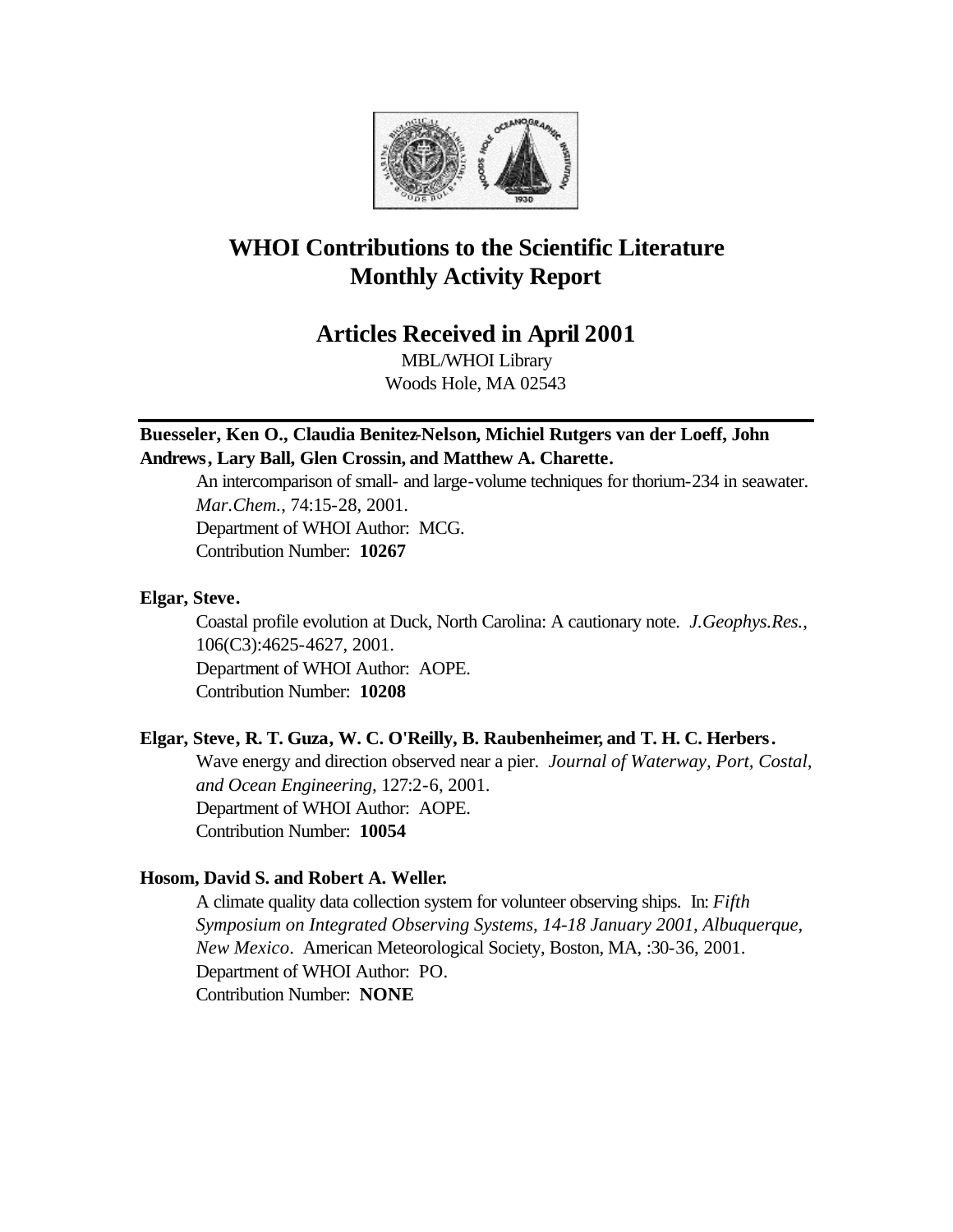#### **Jannasch, Holger W.**

Biocatalytic transformations of hydrothermal fluids. In: *Mid-Ocean Ridges: Dynamics of Processes Associated with Creation of New Ocean Crust,* J. R. Cann, H. Elderfield and A. Laughton, eds., Cambridge University Press, Cambridge, U.K*.*, :281- 292, 1999. Department of WHOI Author: BIO. Contribution Number: **NONE**

## **Jin, Di and Hauke L. Kite-Powell.**

Historical performance of shipyards in the United States: A dynamic shift-share analysis. *Int.J.Marit.Econ.*, II(3):195-216, 2000. Department of WHOI Author: MPC. Contribution Number: **10191**

#### **Kelemen, P. B., G. Hirth, N. Shimizu, M. Spiegelman, and H. J. B. Dick.**

A review of melt migration processes in the adiadiabatically upwelling mantle beneath oceanic spreading ridges. In: *Mid-Ocean Ridges: Dynamics of Processes Associated with the Creation of New Oceanic Crust*, J. R. Cann, H. Elderfield, A. S. Laughton, eds. Cambridge University Press, U.K., :67-102, 1999. Department of WHOI Author: GEOL. Contribution Number: **NONE**

## **Raubenheimer, B., R. T. Guza, and Steve Elgar.**

Field observations of wave-driven setdown and setup. *J.Geophys.Res.*, 106(C3):4629-4638, 2001. Department of WHOI Author: AOPE. Contribution Number: **10240**

#### **Sameoto, D., P. Wiebe, J. Runge, L. Postel, J. Dunn, C. Miller, and S. Coombs.**

Collecting zooplankton. In: *ICES Zooplankton Methodology Manual,* Roger Harris, Peter Wiebe, Jurgen Lenz, Hein Rune Skjoldal, and Mark Huntley, eds. Academic Press, San Diego, CA, :55-81, 2000. Department of WHOI Author: BIO. Contribution Number: **NONE**

## **Schmitt, Ray and Ellyn Montgomery.**

Salinity - a missing piece in the climate puzzle. *Backscatter*, Summer, 2000. Department of WHOI Author: PO. Contribution Number: **NONE**